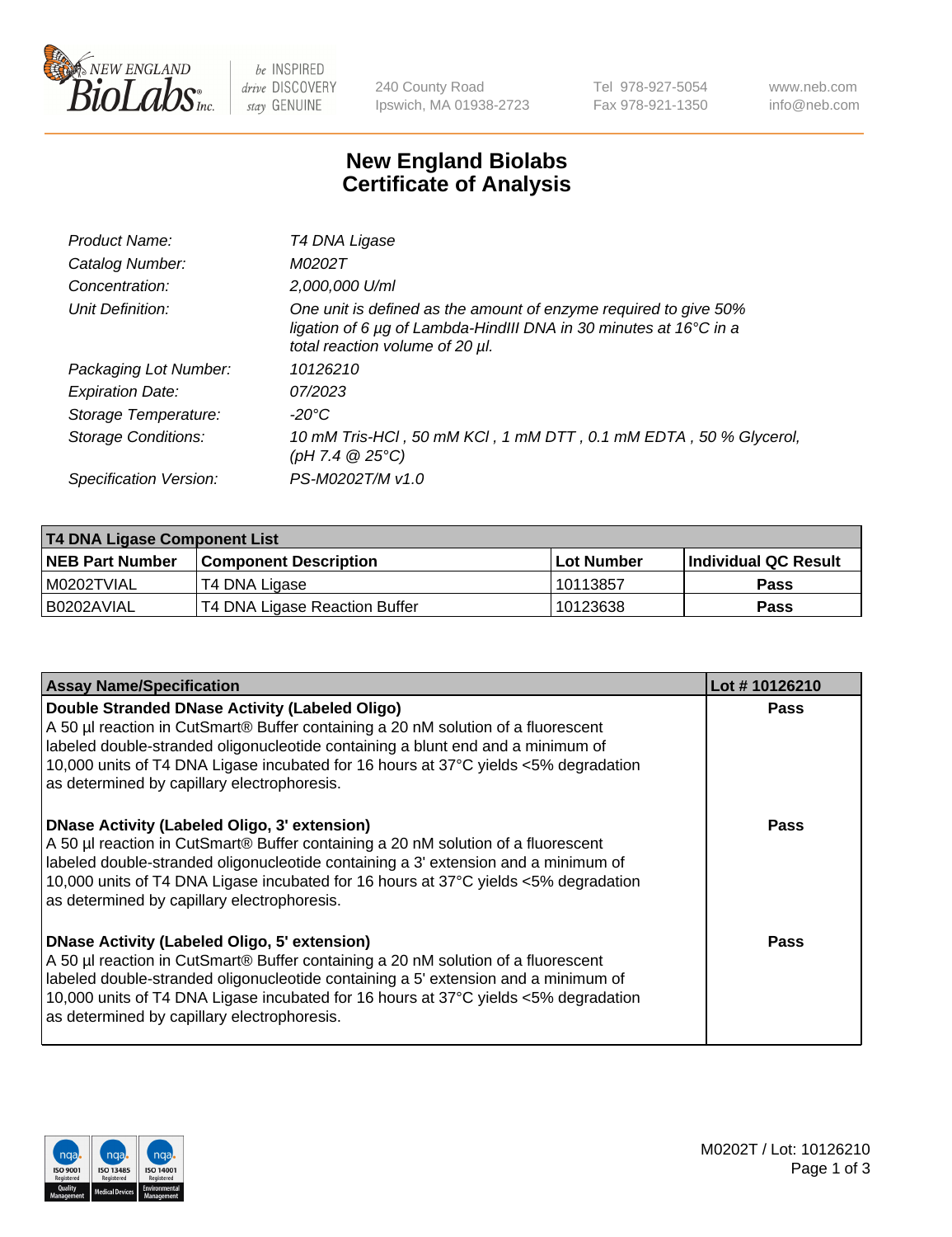

be INSPIRED drive DISCOVERY stay GENUINE

240 County Road Ipswich, MA 01938-2723 Tel 978-927-5054 Fax 978-921-1350

www.neb.com info@neb.com

| <b>Assay Name/Specification</b>                                                                                                                                                                                                                                                                                                                                                                                    | Lot #10126210 |
|--------------------------------------------------------------------------------------------------------------------------------------------------------------------------------------------------------------------------------------------------------------------------------------------------------------------------------------------------------------------------------------------------------------------|---------------|
| <b>Exonuclease Activity (Radioactivity Release)</b><br>A 50 µl reaction in NEBuffer 1 containing 1 µg of a mixture of single and<br>double-stranded [3H] E. coli DNA and a minimum of 2000 units of T4 DNA Ligase<br>incubated for 4 hours at 37°C releases <0.1% of the total radioactivity.                                                                                                                      | <b>Pass</b>   |
| <b>Endonuclease Activity (Nicking)</b><br>A 50 µl reaction in NEBuffer 1 containing 1 µg of supercoiled PhiX174 DNA and a<br>minimum of 2000 units of T4 DNA Ligase incubated for 4 hours at 37°C results in <10%<br>conversion to the nicked form as determined by agarose gel electrophoresis.                                                                                                                   | <b>Pass</b>   |
| <b>Ligation and Recutting (Terminal Integrity, Digested DNA)</b><br>A 20 µl reaction in 1X T4 DNA Ligase Reaction Buffer containing 2 µg of Lambda<br>DNA-HindIII Digest and a minimum of 4000 units of T4 DNA Ligase incubated for 16<br>hours at 37°C results in >95% ligation of the DNA fragments as determined by agarose<br>gel electrophoresis. Of these ligated fragments, >95% can be recut with HindIII. | <b>Pass</b>   |
| <b>Non-Specific DNase Activity (16 Hour)</b><br>A 50 µl reaction in NEBuffer 1 containing 1 µg of CIP-treated Lambda-HindIII DNA and<br>a minimum of 2000 units of T4 DNA Ligase incubated for 16 hours at 37°C results in a<br>DNA pattern free of detectable nuclease degradation as determined by agarose gel<br>electrophoresis.                                                                               | <b>Pass</b>   |
| <b>Protein Concentration (A280)</b><br>The concentration of T4 DNA Ligase is 2 mg/ml +/- 10% as determined by UV absorption<br>at 280 nm. Protein concentration is determined by the Pace method using the<br>extinction coefficient of 57,675 and molecular weight of 55,292 daltons for T4 DNA<br>Ligase (Pace, C.N. et al. (1995) Protein Sci., 4, 2411-2423).                                                  | <b>Pass</b>   |
| <b>Protein Purity Assay (SDS-PAGE)</b><br>T4 DNA Ligase is ≥ 95% pure as determined by SDS-PAGE analysis using Coomassie Blue<br>detection.                                                                                                                                                                                                                                                                        | <b>Pass</b>   |
| <b>RNase Activity (Extended Digestion)</b><br>A 10 µl reaction in NEBuffer 4 containing 40 ng of a 300 base single-stranded RNA<br>and a minimum of 1 µl of T4 DNA Ligase is incubated at 37°C. After incubation for 16<br>hours, >90% of the substrate RNA remains intact as determined by gel electrophoresis<br>using fluorescent detection.                                                                    | Pass          |
| qPCR DNA Contamination (E. coli Genomic)<br>A minimum of 2000 units of T4 DNA Ligase is screened for the presence of E. coli<br>genomic DNA using SYBR® Green qPCR with primers specific for the E. coli 16S rRNA<br>locus. Results are quantified using a standard curve generated from purified E. coli<br>genomic DNA. The measured level of E. coli genomic DNA contamination is ≤ 1 E. coli                   | <b>Pass</b>   |